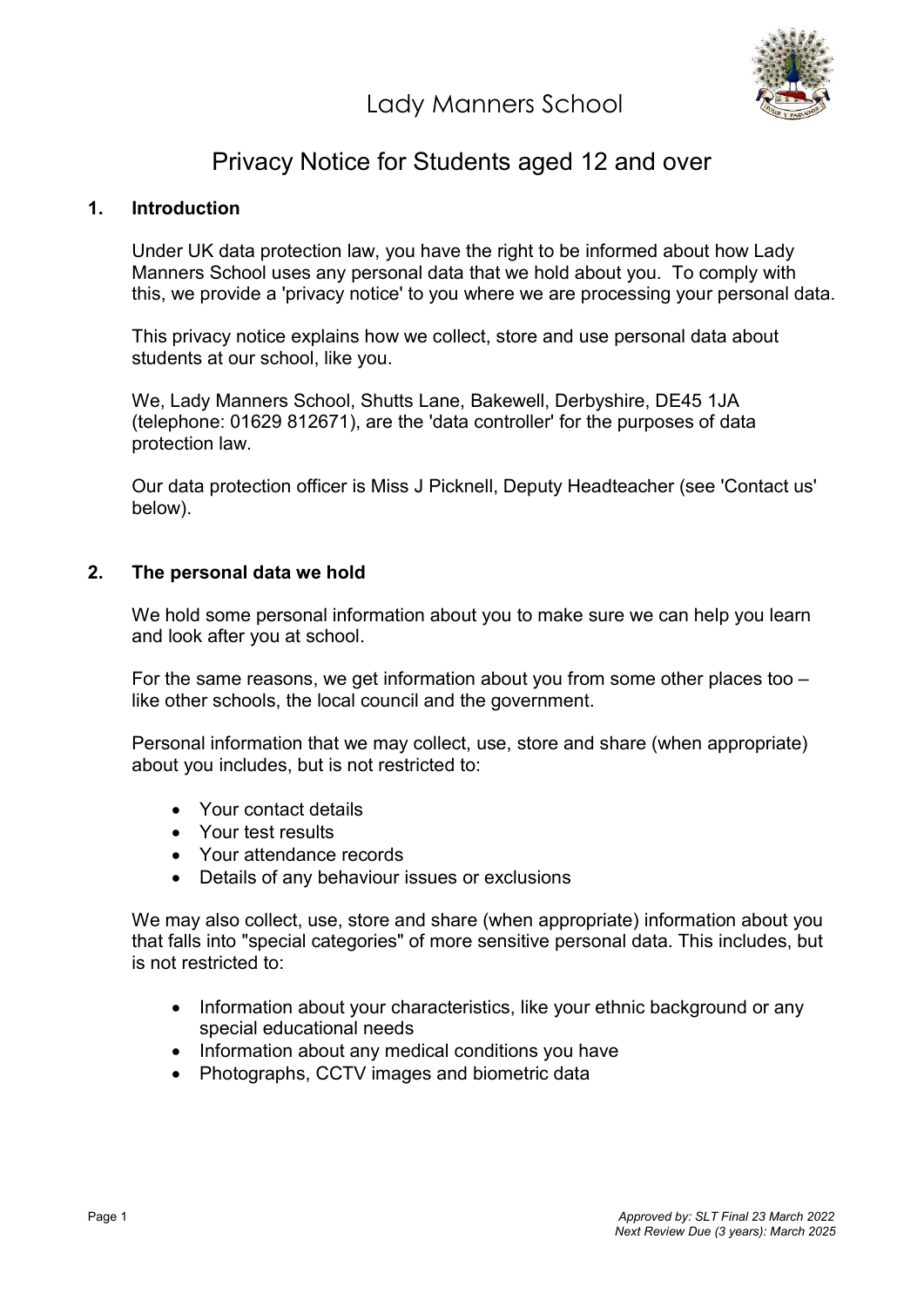## 3. Why we use this data

We use the data listed above to:

- a. Get in touch with you and your parents/carers when we need to
- b. Check how you're doing in exams and work out whether you or your teachers need any extra help
- c. Track how well the school as a whole is performing
- d. Look after your wellbeing
- e. Celebrate school life and student achievement
- f. Aid the efficient running of the school

#### 3.1 Use of your personal data for marketing purposes

Where you have given us consent to do so, we may send you messages by email or Class Charts promoting school events, campaigns, charitable causes or services that you might be interested in. You can take back this consent or 'opt out' of receiving these emails and/or messages at any time by contacting us (see 'Contact us' below).

3.2 Use of your personal data in automated decision making and profiling We do not currently process any personal data through automated decision making or profiling. If this changes in the future, we will amend any relevant privacy notices in order to explain the processing to you, including your right to object to it.

## 4. Our lawful basis for using this data

We will only collect and use your information when the law allows us to. We need to establish a 'lawful basis' to do this.

Our lawful basis for processing your personal information for the reasons listed in sections 3 above are:

- For the purposes of 3a, 3b, 3c, 3d and 3f (above) in accordance with the 'public task' basis – we need to process data to fulfil our statutory function as a school and to meet our responsibilities under law
- For the purposes of 3f (above) (eg biometric data for payment for school meals) we will obtain consent to use your personal data
- For the purposes of 3d (above) (eg medical information following an accident), in accordance with the 'vital interests' basis – we will use this personal data in a lifeor-death situation
- For the purposes of 3a (above) (eg passport details for a school trip), in accordance with the 'contract' basis – we need to process personal data to fulfil a contract with you
- For the purposes of 3c and 3f (above), in accordance with the 'legitimate interests' basis – where there's a minimal privacy impact and we have a compelling reason, including:
	- $\circ$  Identifying improvements in the way we deliver our services

Where you have provided us with consent to use your information, you may withdraw this consent at any time. We will make this clear when requesting your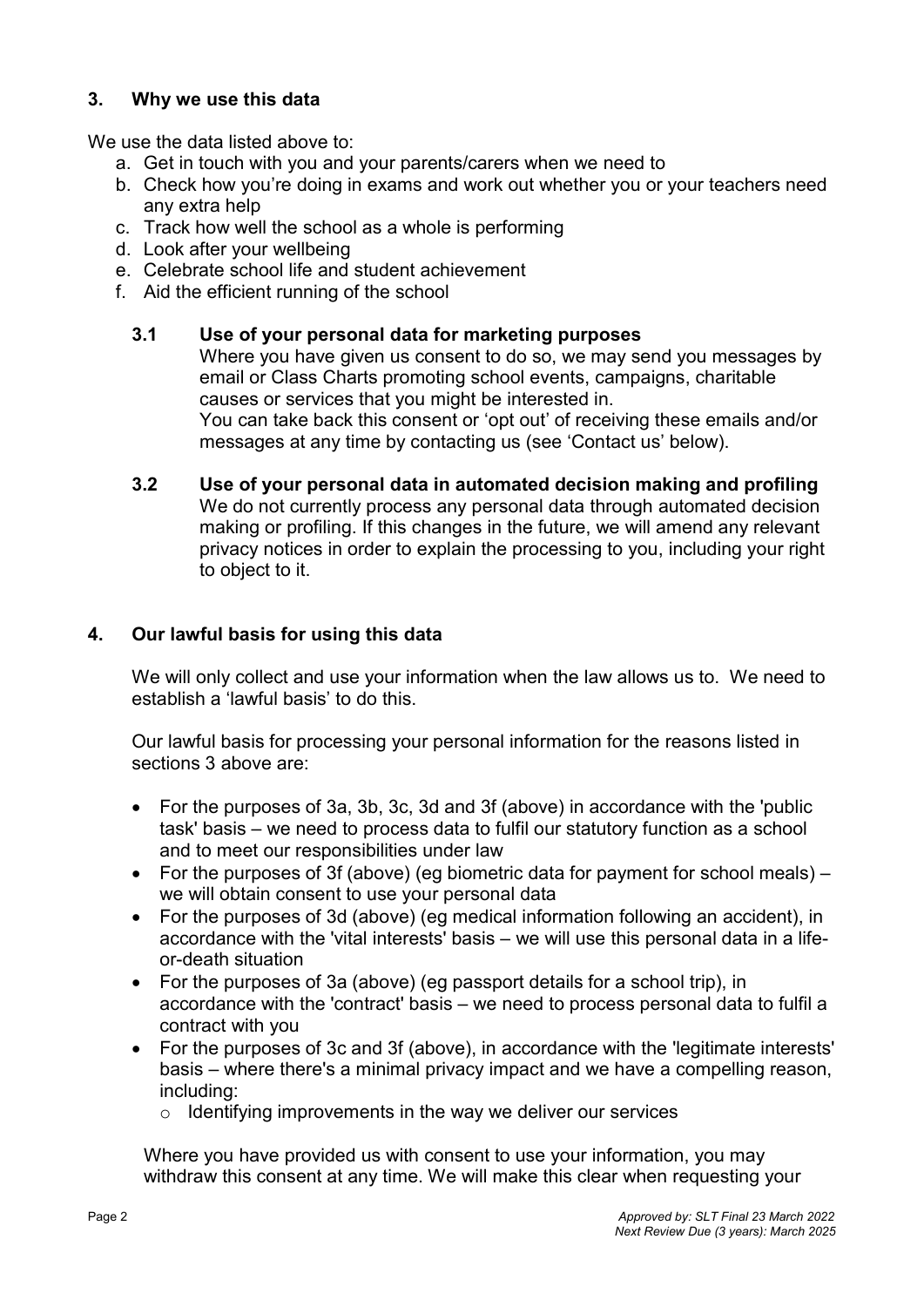consent, and explain how you would go about withdrawing consent if you wish to do so.

# 4.1 Our basis for using special category data

For 'special category' data (more sensitive personal information), we only collect and use it when we have both a lawful basis, as set out above, and one of the following conditions for processing as set out in UK data protection law:

- We have obtained your explicit consent to use your information in a certain way
- We need to use your information under employment, social security or social protection law
- We need to protect an individual's vital interests (i.e. protect your life or someone else's life), in situations where you're physically or legally incapable of giving consent
- The information has already been made obviously public by you
- We need to use it to make or defend against legal claims
- We need to use it for reasons of substantial public interest as defined in **legislation**
- We need to use it for health or social care purposes, and it's used by, or under the direction of, a professional obliged to confidentiality under law
- We need to use it for public health reasons, and it's used by, or under the direction of, a professional obliged to confidentiality under law
- We need to use it for archiving purposes, scientific or historical research purposes, or for statistical purposes, and the use is in the public interest

For criminal offence data, we will only collect and use it when we have both a lawful basis, as set out above, and a condition for processing as set out in UK data protection law. Conditions include:

- We have obtained your consent to use it in a specific way
- We need to protect an individual's vital interests (i.e. protect your life or someone else's life), in situations where you're physically or legally incapable of giving consent
- The data concerned has already been made obviously public by you
- We need to use it as part of legal proceedings, to obtain legal advice, or to make or defend against legal claims
- We need to use it for reasons of substantial public interest as defined in legislation

# 5. Collecting this data

While the majority of information we collect about you is mandatory, there is some information that can be provided voluntarily.

Whenever we seek to collect information from you, we make it clear whether you must provide this information (and if so, what the possible consequences are of not complying), or whether you have a choice.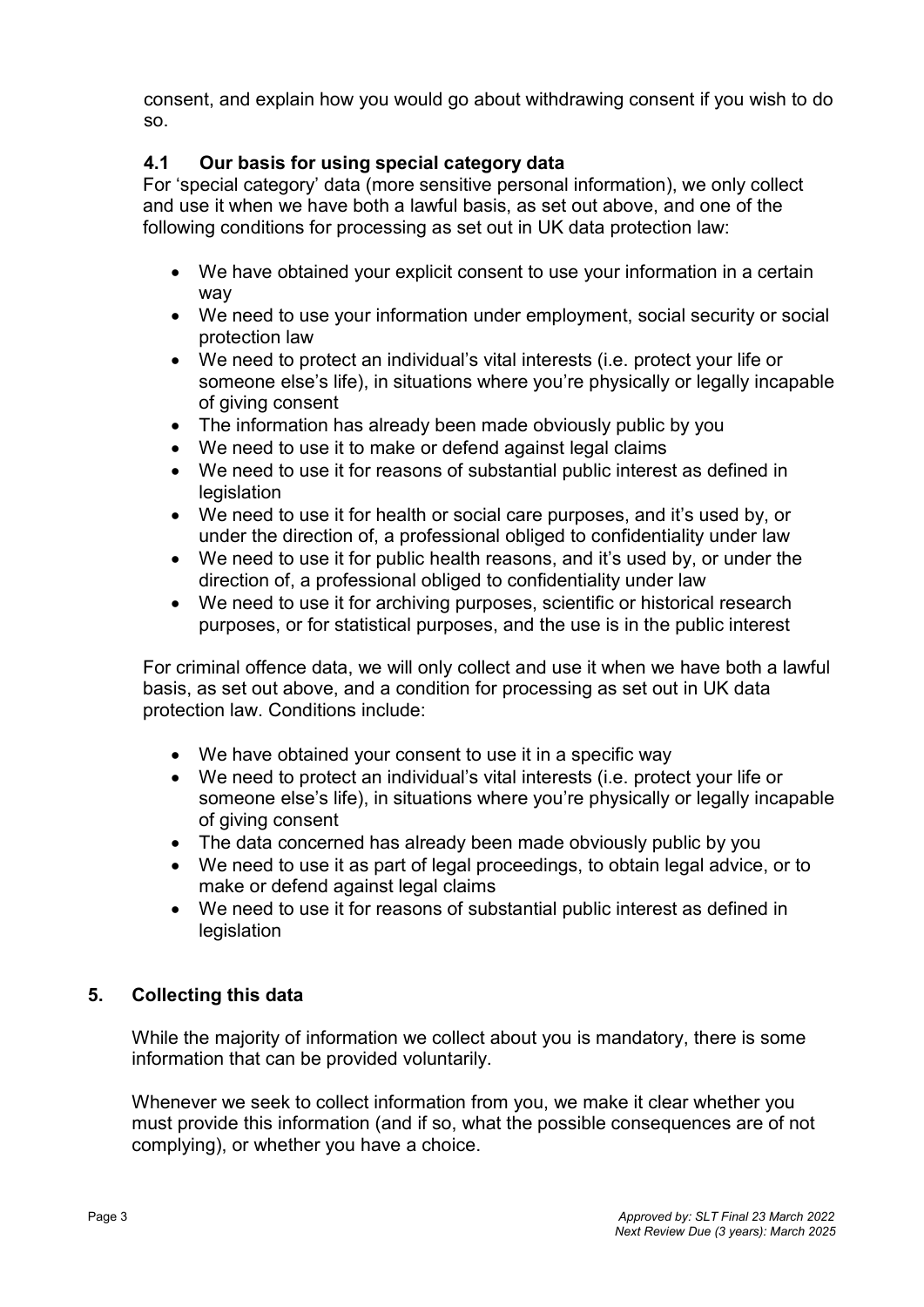Most of the data we hold about you will come from you, but we may also hold data about you from:

- Local authorities
- Government departments or agencies
- Police forces, courts, tribunals
- Other educational settings

#### 6. How we store this data

We keep personal information about you while you are attending our school. We may also keep it beyond your attendance at our school if this is necessary. Our Retention Policy sets out how long we keep information about students and is available on request.

We have put in place appropriate security measures to prevent your personal information from being accidentally lost, used or accessed in an unauthorised way, altered or disclosed.

We will dispose of your personal data securely when we no longer need it.

#### 7. Who we share data with

We do not share information about your child with any third party without consent unless the law and our policies allow us to do so.

Where it is legally required, or necessary (and it complies with UK data protection law) we may share personal information about you with:

- Establishments that the you attend after you leave us to enable your education to continue without interruption
- Our local authority, Derbyshire County Council to meet our legal obligations to share certain information with it, such as safeguarding concerns and information about exclusions
- Government departments or agencies
- Our regulator, Ofsted
- Examining bodies to meet our legal obligations to share certain information with it, such as information about examination results
- Suppliers and service providers:
	- o Catering systems
	- o Online learning facilities
	- o Careers information providers
	- Financial organisations
	- Our auditors
	- Health authorities
	- Security organisations
	- Health and social welfare organisations
	- Charities and voluntary organisations
	- Police forces, courts, tribunals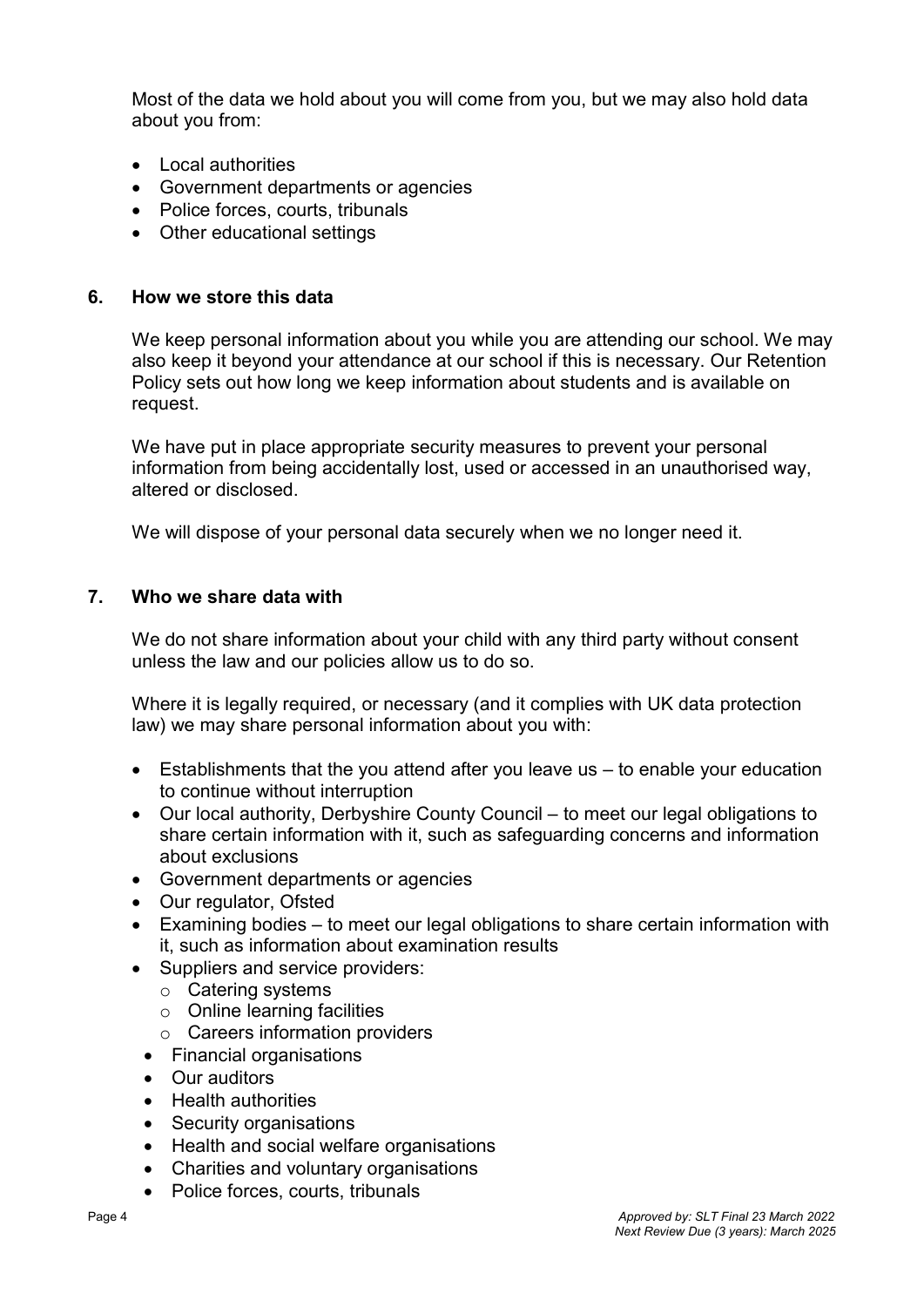#### National Pupil Database

We are required to provide information about you to the Department for Education as part of statutory data collections such as the school census.

Some of this information is then stored in the National Pupil Database (NPD), which is owned and managed by the Department and provides evidence on school performance to inform research.

The database is held electronically so it can easily be turned into statistics. The information is securely collected from a range of sources including schools, local authorities and exam boards.

The Department for Education may share information from the NPD with third parties, such as other organisations which promote children's education or wellbeing in England. These third parties must agree to strict terms and conditions about how they will use the data.

For more information, see the Department's webpage on how it collects and shares research data.

You can also contact the Department for Education with any further questions about the NPD.

#### 7.1 Transferring data internationally

We do not currently share personal information about your child with international third parties outside of the UK, where different data protection legislation applies.

If this changes in the future, we will do so in accordance with data protection law.

#### 8. Your rights

#### 8.1 How to access personal information that we hold about you

You have a right to make a 'subject access request' to gain access to personal information that we hold about you.

If you make a subject access request, and if we do hold information about you, we will (unless there's a really good reason why we shouldn't):

- Give you a description of it
- Tell you why we are holding and using it, and how long we will keep it for
- Explain where we got it from, if not from you
- Tell you who it has been, or will be, shared with
- Let you know whether any automated decision-making is being applied to the data (decisions made by a computer or machine, rather than by a person), and any consequences of this
- Give you a copy of the information in an understandable form

You may also have the right for your personal information to be shared with another organisation in certain circumstances.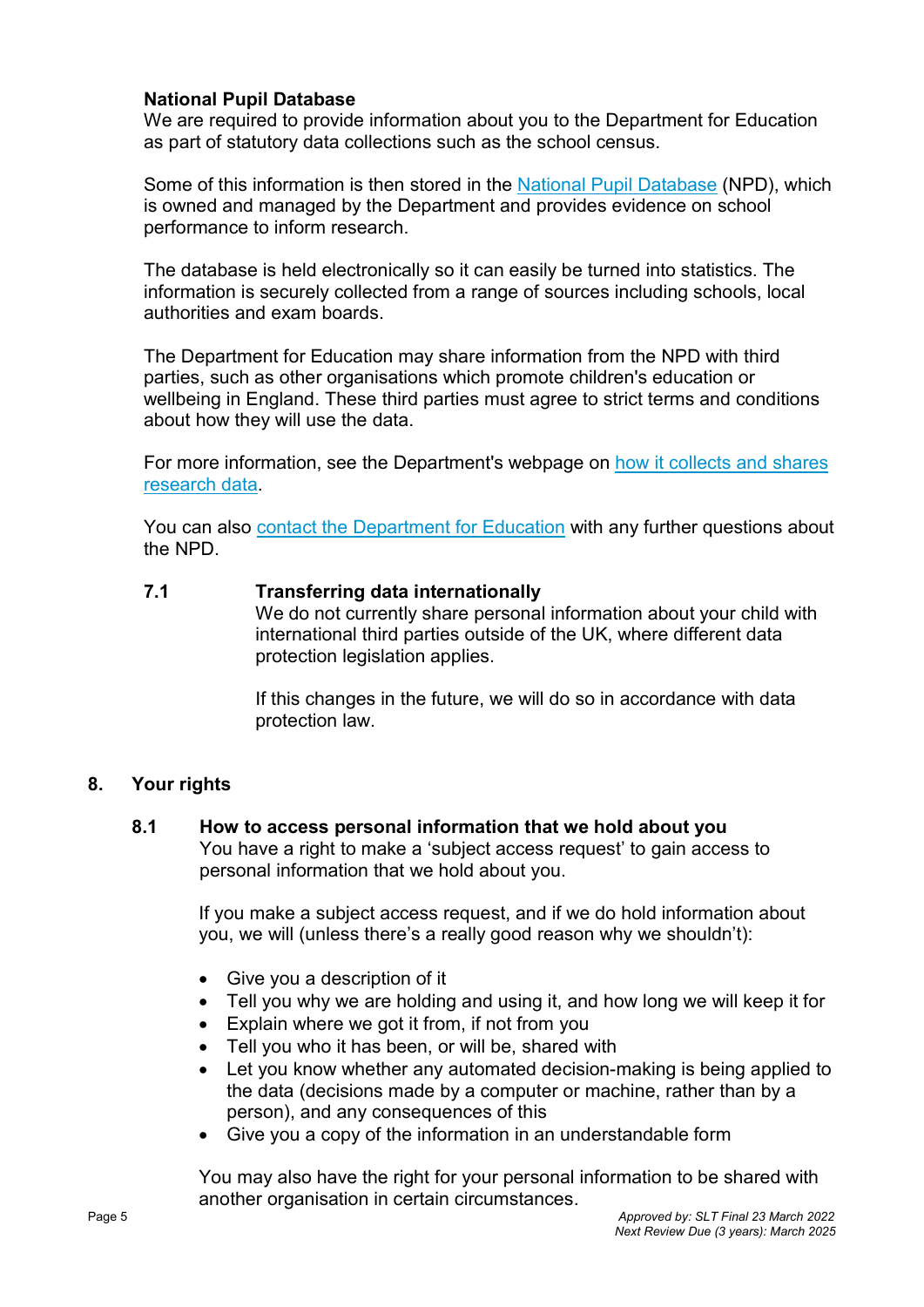If you would like to make a request, please contact us (see 'Contact us' below).

# 8.3 Your other rights regarding your data

Under UK data protection law, you have certain rights regarding how your personal data is used and kept safe. For example, you have the right to:

- Say that you don't want your personal information to be used
- Stop it being used to send you marketing materials
- Say that you don't want it to be used for automated decisions (decisions made by a computer or machine, rather than by a person)
- In some cases, have it corrected if it's inaccurate
- In some cases, have it deleted or destroyed, or restrict its use
- Withdraw your consent, where you previously provided consent for your personal information to be collected, processed and transferred for a particular reason
- In some cases, be notified of a data breach
- Make a complaint to the Information Commissioner's Office
- Claim compensation if the data protection rules are broken and this harms you in some way

To exercise any of these rights, please contact us (see 'Contact us' below).

#### 9. Complaints

We take any complaints about our collection and use of personal information very seriously.

If you think that our collection or use of personal information is unfair, misleading or inappropriate, or have any other concern about our data processing, please raise this with us in the first instance.

Alternatively, you can make a complaint to the Information Commissioner's Office:

- Report a concern online at https://ico.org.uk/make-a-complaint/
- Call 0303 123 1113
- Or write to: Information Commissioner's Office, Wycliffe House, Water Lane, Wilmslow, Cheshire, SK9 5AF